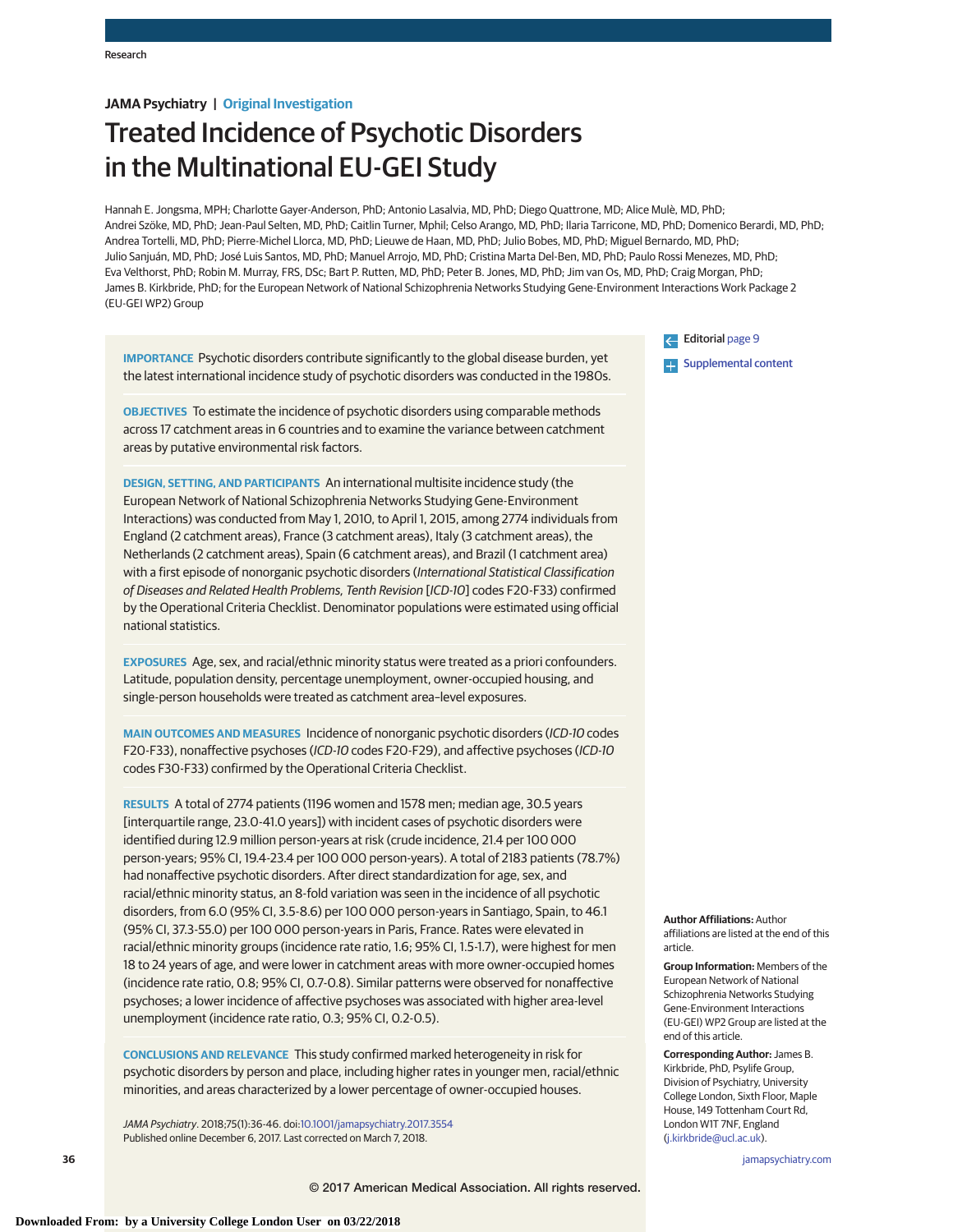he World Health Organization Ten-Country Study,<sup>1</sup> the most recent multicenter international study of the incidence of psychotic disorders, was widely interpreted as demonstrating worldwide homogeneity in rates of schizophrenia and other psychotic disorders. In fact, there was a 2.5 fold variation in broadly defined nonaffective psychoses.

Subsequent studies $^{2-4}$  showed that psychotic disorders vary considerably across replicable social and environmental gradients, including increased rates among men, younger adults,<sup>5</sup> racial/ethnic minority groups,<sup>4</sup> and with urban birth and upbringing.<sup>6</sup> This finding built on earlier epidemiologic studies from the United States<sup>7-9</sup> and Europe,<sup>10-12</sup> which revealed strong associations between neighborhood social deprivation and greater rates of psychosis. Nevertheless, to our knowledge, there has been no international comparison of the incidence of psychotic disorders since the World Health Organization study.<sup>1</sup> We estimated the incidence of psychotic disorders across 17 catchment areas in 6 countries using comparable methods as part of the European Network of National Schizophrenia Networks Studying Gene-Environment Interactions (EU-GEI) study. Specifically, we tested whether differences in incidence could be attributed to putative social and environmental factors, including individual age, sex, and race/ ethnic minority status, catchment area-level latitude,<sup>13</sup> population density, $6$  unemployment, and proportion of singleperson households and owner-occupied homes as markers of social disadvantage.

# Methods

## Study Design and Settings

The EU-GEI study is a multicenter incidence and case-siblingcontrol study of genetic and environmental determinants of psychotic disorders. Centers for the incidence study were England (n = 2; southeast London, Cambridgeshire and Peterborough), France (n = 3; 20th arrondissement of Paris, Val-de-Marne, Puy-de-Dôme), the Netherlands (n = 2; central Amsterdam, Gouda and Voorhout), Italy (n = 3; part of the Veneto region, Bologna municipality, and the city of Palermo), Spain (n = 6; Madrid [Vallecas], Barcelona, Valencia, Oviedo, Santiago, and Cuenca), and Brazil (n = 1; Ribeirão Preto). Catchment areas ranged from rural (Cuenca, 11 people per square kilometer) to urban (Paris, 33 260 people per square kilometer). Written informed consent was obtained from those who agreed to participate in the case-control study; otherwise, ethical approval was obtained to extract basic demographic and clinical details from patient records from local research ethics committees in each catchment area: South London and Maudsley and Institute of Psychiatry Research Ethics Committee; National Research Ethics Service Committee East of England– East Cambridge; Medisch-Ethische Toetsingscommissie van het Academisch Centrum te Amsterdam; Comité Ético de Investigación Clínica Hospital Gregorio Marañón; Comité Ético de Investigación Clínica del Hospital Clinic de Barcelona; Comité Ético de Investigación Clínica del Hospital Clinic Universitari de Valencia; Comité Ética de la Investigación Clínica del Principado de Asturias; Comité Ético de Investigación

#### **Key Points**

**Question** Does the treated incidence of psychotic disorders vary across 17 settings in 6 countries, and to what extent is this explained by individual and catchment area–level risk factors?

**Findings** The overall crude incidence of psychotic disorders in this international multisite incidence study was 21.4 per 100 000 person-years, and after standardization this incidence varied 8-fold between catchment areas. Higher incidence was also associated with younger age, male sex, racial/ethnic minority status, and lower catchment area–level owner-occupancy; similar variation was found independently for nonaffective and affective psychoses.

**Meaning** The incidence of psychotic disorders varied by person and place, indicating that both individual and catchment area–level risk factors are important in predicting incidence.

Clínica de Galicia; Comité Ético de Investigación Clínica del Hospital Virgen de la Luz de Cuenca; Comité de Protéction des Personnes–CPP Île de France IX; Comitato Etico Policlinico S Orsola Malpighi; Comitato Etico Azienda Ospedaleria Universitaria di Verona; Comitato Etico Palermo 1, Azienda Ospedaliera Policlinico "Paolo Giaccone"; and Research Ethics Committee of the clinical Hospital of Ribeirão Preto Medical School, University of São Paulo, Brazil.

#### **Participants**

We identified all individuals who contacted mental health services in our catchment areas for a suspected first episode of psychosis (FEP). Case ascertainment varied from 12 months (London, England) to 48 months (Val-de-Marne, France) (Table 1), with a median of 25 months (interquartile range [IQR], 24-36 months). Case ascertainment predominantly took place between May 1, 2010, and April 1, 2015 (eTable 1 in the [Supple](https://jama.jamanetwork.com/article.aspx?doi=10.1001/jamapsychiatry.2017.3554&utm_campaign=articlePDF%26utm_medium=articlePDFlink%26utm_source=articlePDF%26utm_content=jamapsychiatry.2017.3554)[ment\)](https://jama.jamanetwork.com/article.aspx?doi=10.1001/jamapsychiatry.2017.3554&utm_campaign=articlePDF%26utm_medium=articlePDFlink%26utm_source=articlePDF%26utm_content=jamapsychiatry.2017.3554), and involved trained researchers making regular contact with all secondary and tertiary mental health care professionals to identify potential cases. In all countries, it was uncommon for people to be treated for FEP in primary care; instead, a patient with a suspicion of psychosis would typically be referred to specialist mental health services. Research teams were overseen by a psychiatrist with experience in epidemiologic research and included trained research nurses and clinical psychologists. Teams received training in epidemiologic principles and incidence study design to minimize nondifferential ascertainment bias across different local and national health care systems.

Potential participants with FEP were included if they met the following criteria: resident within the catchment area at first presentation; 18 to 64 years of age; and presentation with a clinical diagnosis for an untreated FEP, even if longstanding (*International Statistical Classification of Diseases and Related Health Problems, Tenth Revision* [*ICD-10*] codes F20- F33). We excluded individuals who had previous contact with mental health services for psychosis, evidence of psychotic symptoms precipitated by an organic cause, and transient psychotic symptoms resulting from acute intoxication, as defined by the *ICD-10* (codes F1X.5)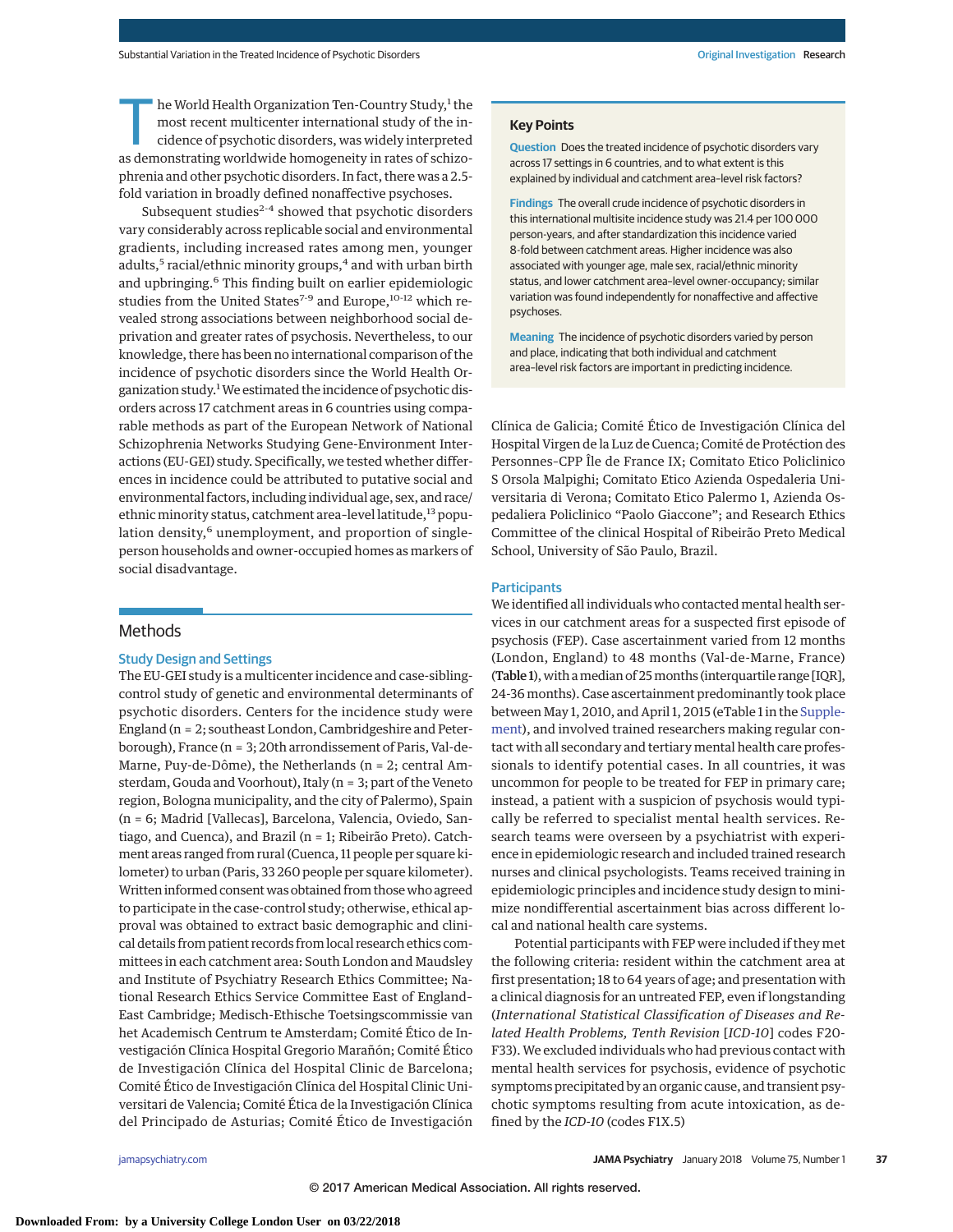| Table 1. Population and Sample Characteristics by Catchment Area |                                          |                              |                                |                                       |                     |                                       |                                 |                 |                                    |                                            |
|------------------------------------------------------------------|------------------------------------------|------------------------------|--------------------------------|---------------------------------------|---------------------|---------------------------------------|---------------------------------|-----------------|------------------------------------|--------------------------------------------|
| Catchment Area                                                   | Case<br>Ascertainment,<br>$\overline{m}$ | Person-years<br><b>Total</b> | Men,<br>No. (%)                | Racial/Ethnic<br>Majority,<br>No. (%) | Cases, No.<br>Total | Nonaffective<br>Psychoses,<br>No. (%) | Affective Psychoses,<br>No. (%) | Men,<br>No. (%) | Racial/Ethnic<br>Majority, No. (%) | Median Age<br>at First Contact,<br>y (IQR) |
| England                                                          |                                          |                              |                                |                                       |                     |                                       |                                 |                 |                                    |                                            |
| Southeast London                                                 | 12                                       | 426453                       | 212981<br>(49.9)               | 175706<br>(41.2)                      | 262                 | 245 (93.5)                            | 17(6.5)                         | 141 (53.8)      | 64 (24.4)                          | 32.0 (24.0-43.0)                           |
| Cambridgeshire                                                   | 36                                       | 1554423                      | 782 607<br>(50.4)              | $1238172$<br>$(79.7)$                 | 266                 | 185 (69.6)                            | 77 (29.0)                       | 151 (56.7)      | 164 (61.7)                         | 28.0 (22.0-37.0)                           |
| The Netherlands                                                  |                                          |                              |                                |                                       |                     |                                       |                                 |                 |                                    |                                            |
| Amsterdam                                                        | 36                                       | 621141                       | 313 287<br>(50.4)              | 293709<br>(47.3)                      | 292                 | 264 (90.4)                            | 27(9.3)                         | 188 (64.4)      | 89 (30.5)                          | 31.0 (24.0-42.5)                           |
| Gouda and Voorhout                                               | 36                                       | 766770                       | 384975<br>(50.2)               | 651786<br>(85.0)                      | 167                 | 122 (73.5)                            | 39 (23.4)                       | 101 (60.8)      | 127 (76.2)                         | 29.0 (22.0-38.0)                           |
| Spain                                                            |                                          |                              |                                |                                       |                     |                                       |                                 |                 |                                    |                                            |
| Madrid                                                           | 22                                       | 414786                       | 205 367<br>(49.5)              | 329425<br>(79.4)                      | 89                  | 72 (80.9)                             | 12(13.5)                        | 58 (63.8)       | 76 (86.4)                          | 30.0 (23.0-40.0)                           |
| <b>Barcelona</b>                                                 | 25                                       | 883894                       | 426258<br>(48.2)               | 688283<br>(77.9)                      | 108                 | 96 (88.9)                             | 8 (7.4)                         | 62(57.4)        | 82 (75.9)                          | 28.0 (21.5-35.5)                           |
| Valencia                                                         | 24                                       | 364192                       | 180 698<br>(49.6)              | 299983<br>(82.4)                      | 58                  | 51 (87.9)                             | 5(8.6)                          | 32 (55.1)       | 48 (82.7)                          | 28.0 (24.0-39.0)                           |
| Oviedo                                                           | 25                                       | 462 624                      | 226890<br>(49.1)               | 428483<br>(92.6)                      | 82                  | 66 (80.5)                             | 12(14.6)                        | 40 (48.8)       | 67(81.7)                           | 32.0 (24.0-43.0)                           |
| Santiago                                                         | 25                                       | 574944                       | 286767<br>(49.9)               | 556192<br>(96.7)                      | 36                  | 30(83.3)                              | 5(13.9)                         | 20 (55.6)       | 35 (97.2)                          | 33.0 (25.0-43.5)                           |
| Cuenca                                                           | 23                                       | 195074                       | 102697<br>(52.6)               | 160724<br>(82.4)                      | 27                  | 26 (96.3)                             | 0(0.0)                          | 21 (77.8)       | 20 (74.1)                          | 26.0 (21.0-37.0)                           |
| France                                                           |                                          |                              |                                |                                       |                     |                                       |                                 |                 |                                    |                                            |
| Paris                                                            | 24                                       | 268 362                      | 128 162<br>(47.8)              | 179220<br>(66.8)                      | 120                 | 108 (90.0)                            | 12(10.0)                        | 83 (69.2)       | 66 (55.0)                          | 30.5 (22.5-40.5)                           |
| Val-de-Marne                                                     | 48                                       | 510632                       | 242 334<br>(47.5)              | 342091<br>(77.0)                      | 212                 | 134 (63.2)                            | 76 (35.9)                       | 107 (51.2)      | 142 (67.9)                         | 30.0 (23.0-42.0)                           |
| Puy-de-Dôme                                                      | 24                                       | 226545                       | 113579<br>(50.1)               | 213784<br>(94.4)                      | $\overline{4}$      | 28 (66.7)                             | 14(33.3)                        | 28 (66.7)       | ₹                                  | 31.0 (22.0-46.0)                           |
| Italy                                                            |                                          |                              |                                |                                       |                     |                                       |                                 |                 |                                    |                                            |
| Bologna                                                          | 48                                       | 931746                       | 453 320<br>(48.9)              | 789474<br>(85.1)                      | 165                 | 130 (78.8)                            | 35 (21.2)                       | 86 (52.1)       | 116 (70.3)                         | 30.0 (23.0-41.0)                           |
| Veneto                                                           | 36                                       | 505 508                      | 259 282<br>(51.3)              | 446523<br>(88.3)                      | 104                 | 82 (78.9)                             | 14(13.5)                        | 56 (53.9)       | 83 (79.8)                          | 35.5 (28.0-42.0)                           |
| Palermo                                                          | 44                                       | 1594882                      | 781002<br>(49.0)               | 1493857<br>(93.7)                     | 179                 | 155 (86.6)                            | 23 (12.9)                       | 100 (55.9)      | 158 (88.3)                         | 30.0 (24.0-40.0)                           |
| Brazil                                                           |                                          |                              |                                |                                       |                     |                                       |                                 |                 |                                    |                                            |
| Ribeirão Preto                                                   | 36                                       | 2631689                      | $\sim$<br>129911<br>(49.4)     | 1745638<br>(66.3)                     | 565                 | 389 (68.9)                            | 175 (31.0)                      | 304 (53.8)      | 302 (53.5)                         | 32.0 (25.0-43.0)                           |
| Total                                                            | $\leq$                                   | 12933670                     | 640191                         | 9971270<br>(77.1)                     | 2,774               | 2183 (78.7)                           | 551 (19.9)                      | 1578 (57.0)     | 1639 (60.1)                        | 30.5 (23.0-41.0)                           |
| $X^2$ ; P value                                                  | $\leq$                                   | $\leq$                       | $4.4 \times 10^{3}$ ;<br><.001 | $1.4 \times 10^{6}$ ;<br>5001         | $\frac{4}{2}$       | 172.6;<.001                           | 189.9;<.001                     | 34.3;.005       | 453.0; <.001                       | 51.3; < 001                                |
| Abbreviations: IQR, interquartile range; NA, not applicable.     |                                          |                              |                                |                                       |                     |                                       |                                 |                 |                                    |                                            |

**38 JAMA Psychiatry** January 2018 Volume 75, Number 1 **(Reprinted)** in the state of the state of the state of the state of the state of the state of the state of the state of the state of the state of the state of the stat

© 2017 American Medical Association. All rights reserved.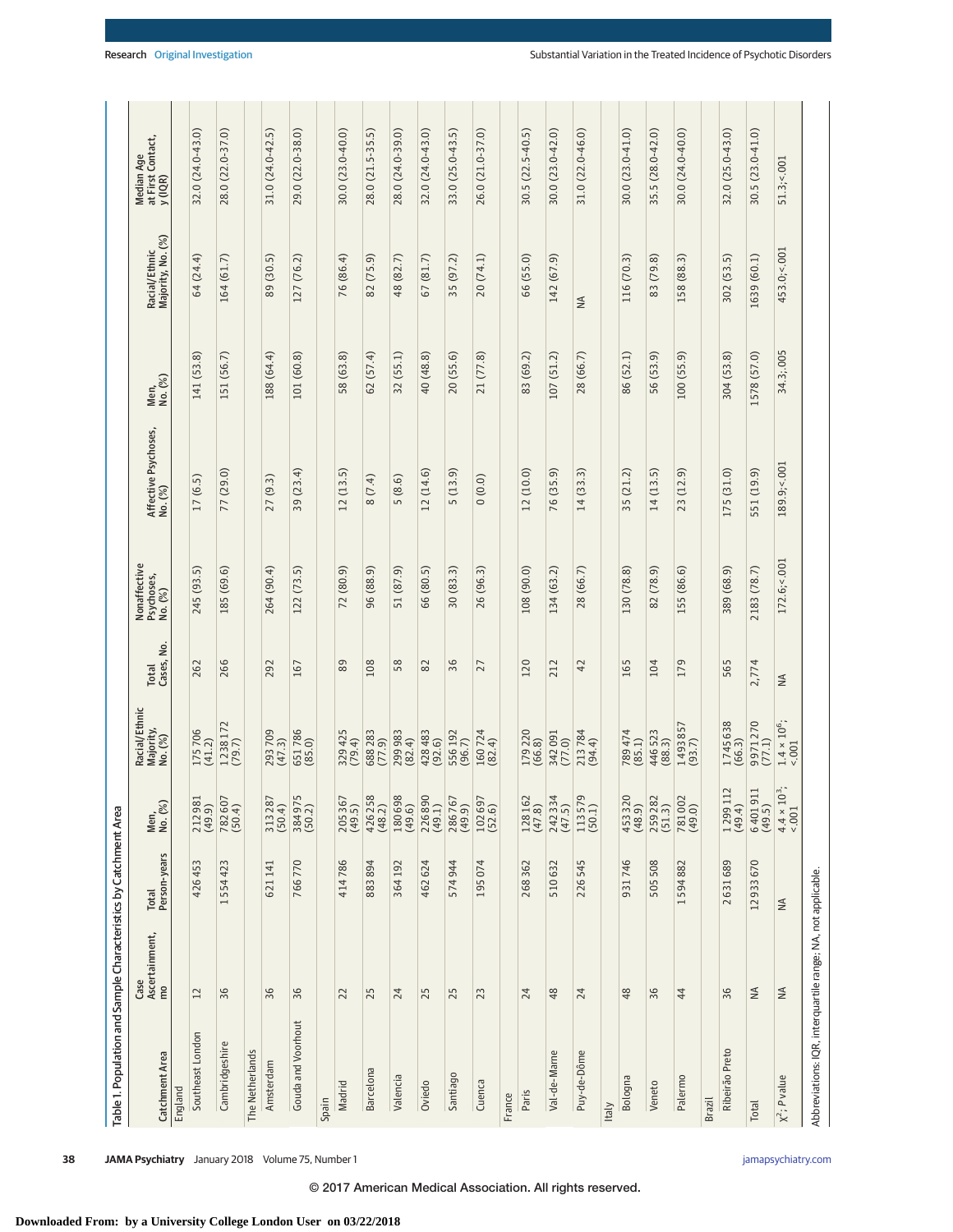For participants who met these criteria, we obtained research-based diagnoses using the Operational Criteria Checklist algorithm (OPCRIT) to ensure comparability of diagnoses across catchment areas. The OPCRIT has high interrater reliability generally,<sup>14</sup> and in our study after training ( $\kappa = 0.7$ ). Assessment with OPCRIT was based on a semistructured clinical interview or review of case notes and other relevant information. The clinical interview schedule used at each site followed local expertise, including the Schedules for Clinical Assessment in Neuropsychiatry<sup>15</sup> (United Kingdom and Italy), the Comprehensive Assessment of Symptoms and History<sup>16</sup> (the Netherlands), the Structured Interview for *DSM-IV*  $(Brazil),<sup>17</sup>$  and the Diagnostic Interview for Genetic Studies<sup>18</sup> (France). Where OPCRIT assessment was not possible, we relied on clinical diagnoses.

## Population at Risk

We estimated the population at risk, those 18 to 64 years of age, in each catchment area from the most accurate local or national routine demographic data available (eTable 2 in the [Supplement\)](http://jama.jamanetwork.com/article.aspx?doi=10.1001/jamapsychiatry.2017.3554&utm_campaign=articlePDF%26utm_medium=articlePDFlink%26utm_source=articlePDF%26utm_content=jamapsychiatry.2017.3554), stratified by age (18-24 years, then 5-year bands), sex, and racial/ethnic minority status. We multiplied the population by case ascertainment duration (in years) to estimate person-years at risk.

#### **Measures**

Our primary outcome was an OPCRIT-confirmed *ICD-10* diagnosis of any clinically relevant psychotic disorder (*ICD-10*codes F20-F33). This broad phenotype was considered alongside 2 secondary outcomes: nonaffective psychoses (*ICD-10* codes F20-F29) and affective psychoses (*ICD-10* codes F30-F33).

Data on age group (as above), sex, racial/ethnic minority status, and country of birth were collected at baseline for all participants using the Medical Research Council Sociodemographic Questionnaire<sup>19</sup> and case notes. We defined a binary variable to distinguish between the racial/ethnicmajority population in each catchment area, and all other racial/ethnic minority groups. In each country, the racial/ethnic majority population was classified as themajority (white) racial/ethnic group, following national conventions (eAppendix 1 and eTable 2 in the [Supplement\)](http://jama.jamanetwork.com/article.aspx?doi=10.1001/jamapsychiatry.2017.3554&utm_campaign=articlePDF%26utm_medium=articlePDFlink%26utm_source=articlePDF%26utm_content=jamapsychiatry.2017.3554), with all other groups classified as the racial/ ethnic minority.

Latitude was estimated in degrees from the equator. Population density was derived as number of inhabitants per square kilometer, based on official total population estimates. We derived 3 measures of the social environment (unemployment, owner-occupied housing, and single-person households) from the 2011 European Household and Population Census,20 a decennial census that provides comparable data at a provincial level (NUTS-2 [Nomenclature of Territorial Units for Statistics–2] regions). Equivalent data for Ribeirão Preto were derived from the 2010 National Census of Brazil.<sup>21</sup> Duration of untreated psychosis (in weeks) was estimated for descriptive purposes, assessed via the Nottingham Onset Schedule,<sup>22</sup> and based on time from onset of symptoms to first contact with secondary mental health services for suspected psychosis. For deviations from the protocol, see eAppendix 1 in the [Supplement.](http://jama.jamanetwork.com/article.aspx?doi=10.1001/jamapsychiatry.2017.3554&utm_campaign=articlePDF%26utm_medium=articlePDFlink%26utm_source=articlePDF%26utm_content=jamapsychiatry.2017.3554)

## Missing Data

Seven of 2774 cases (0.3%) were missing data on age or sex, and were excluded from direct standardization and statistical modeling, but retained for crude incidence rate estimation. Except for Puy-de-Dôme, France (eAppendix 1 in the [Supplement\)](http://jama.jamanetwork.com/article.aspx?doi=10.1001/jamapsychiatry.2017.3554&utm_campaign=articlePDF%26utm_medium=articlePDFlink%26utm_source=articlePDF%26utm_content=jamapsychiatry.2017.3554), we coded any participants missing data on racial/ ethnic minority status ( $n = 5$  [0.2%]) to the racial/ethnic majority group.

## Statistical Analysis

For each outcome, we estimated crude incidence rates per 100 000 person-years and 95% CIs by catchment area and sociodemographic characteristics. Next, we used direct standardization for age-band and sex and for age-band, sex, and racial/ethnic minority status to investigate variation in rates between catchment areas.We used the total population of England and Wales (2011 Census $^{23}$ ) as our standard population, and estimated standardized incidence ratios using the overall sample incidence rate as the reference category. Finally, we used random-effects (intercepts) Poisson regression to investigate variance in incidence by sociodemographic and environmental factors, accounting for the hierarchical structure of the data set. Age, sex, their interaction, and racial/ethnic minority status were treated as a priori confounders. We entered catchment area–level variables into our models one at a time based on the strength of association with incidence in univariable analyses, assessed via Akaike Information Criterion (lower scores indicate better model fit). Model building was assessed via likelihood ratio test. Analyses were carried out in Stata, version 13 (StataCorp). Results for secondary outcomes, as well as sensitivity analyses, are reported in eAppendix 2 in the [Supplement.](http://jama.jamanetwork.com/article.aspx?doi=10.1001/jamapsychiatry.2017.3554&utm_campaign=articlePDF%26utm_medium=articlePDFlink%26utm_source=articlePDF%26utm_content=jamapsychiatry.2017.3554) *P* < .05 (2-sided) was considered significant.

## Results

## Participant Characteristics

We identified 2774 people presenting with a first episode of psychotic disorder, as defined by *ICD-10* criteria, during 12.94 million person-years, corresponding to a crude incidence of 21.4 (95% CI, 19.4-23.4) per 100 000 person-years. A total of 1578 participants with FEP were men (56.9%), varying from 48.8% (40 of 82; Oviedo, Spain) to 77.8% (21 of 27; Cuenca, Spain) ( $\chi^2$  = 34.3; *P* = .005; Table 1). A total of 1091 participants with FEP were from a racial/ethnic minority background (39.8%), varying from 2.8% (1 of 36; Santiago, Spain) to 75.6% (198 of 262; Southeast London, England) ( $\chi^2$  = 455.8; *P* < .001). By comparison, almost 49.5% of the population at risk were men (6 401 911 of 12 933 665), and 22.9% were from a racial/ethnic minority group (2 962 395 of 12 933 665).

Median age at first contact was 30.5 years (IQR, 23.0-41.0 years), varying from 26.0 years (IQR, 21.0-37.0 years) in Cuenca, Spain, to 35.5 years (IQR, 28.0-42.0 years) in Veneto, Italy (Kruskal-Wallis  $\chi^2_{16}$  = 51.3; *P* < .001). First contact was earlier in men (28.0 years; IQR, 22.0-38.0 years) than in women (34.0 years; IQR, 26.0-45.0 years; Mann-Whitney test =  $-11.1$ ; *P* < .001), but did not differ by racial/ethnic minority status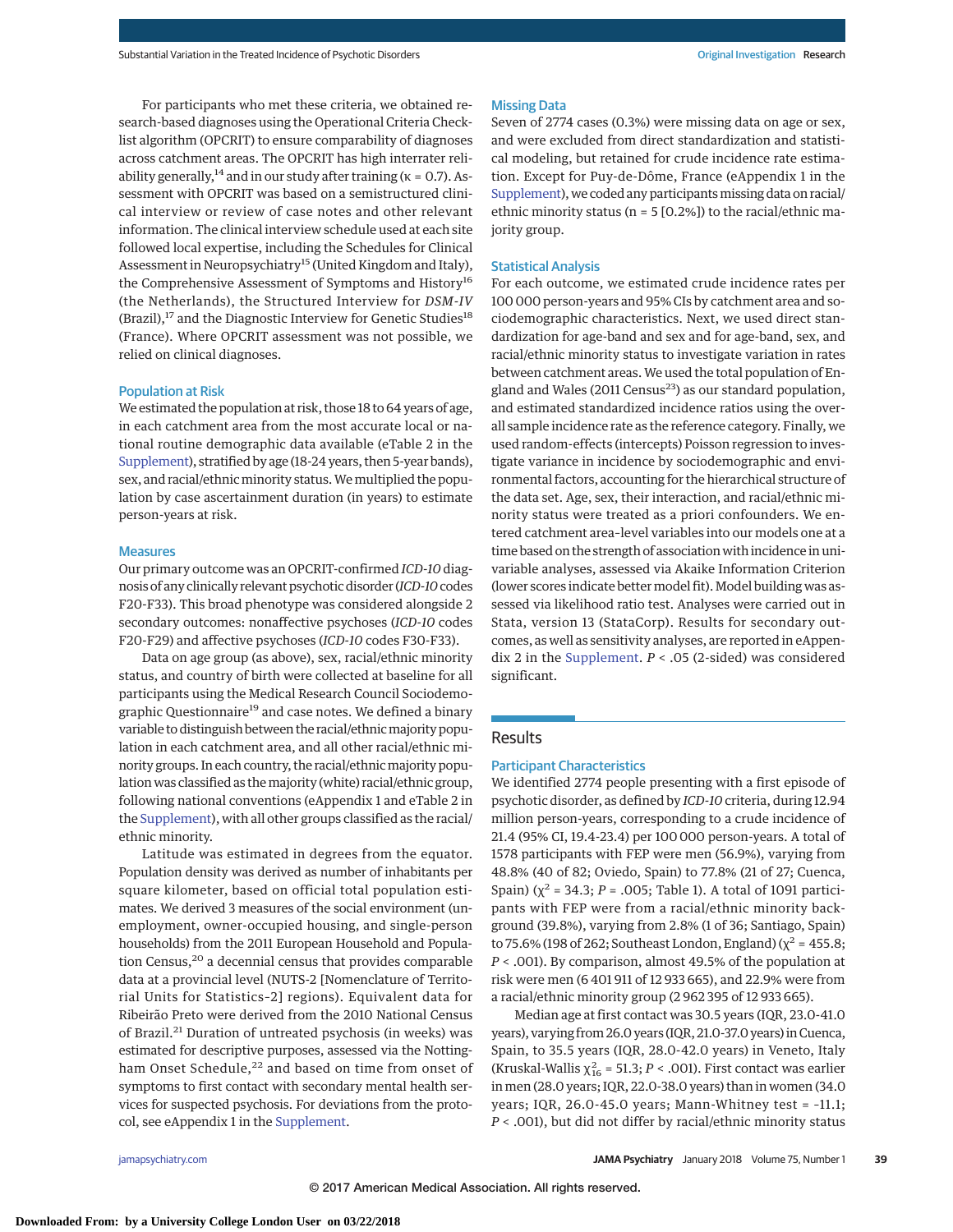



A total of 1070 of 1577 men (67.9%) and 605 of 1190 women (50.8%) presented to mental health services before 35 years of age. Error bars indicate 95% CIs.

(Mann-Whitney test = 1.0;  $P = .31$ ). Median duration of untreated psychosis was 8.0 weeks (IQR, 2.0-35.0 weeks), varying from 2.5 weeks (IQR, 1.0-7.0 weeks) in Madrid, Spain, to 26.0 weeks (IQR, 2.0-77.0 weeks) in Cuenca, Spain (eTable 1 in the [Supplement;](http://jama.jamanetwork.com/article.aspx?doi=10.1001/jamapsychiatry.2017.3554&utm_campaign=articlePDF%26utm_medium=articlePDFlink%26utm_source=articlePDF%26utm_content=jamapsychiatry.2017.3554) Kruskal-Wallis  $\chi_{15}^2$  = 119.7; *P* < .001).

#### Variation in the Incidence of FEP

The age pattern of the incidence of FEP differed between men and women (**Figure 1**; likelihood ratio test  $\chi^2_8$  = 119.3; *P* < .001). Crude rates of FEP peaked for men between 18 and 24 years of age (61.0 per 100 000 person-years; 95% CI, 59.0-63.1 per 100 000 person-years) and decreased steeply thereafter. For women, the incidence of FEP also peaked in the youngest age group (18-24 years) at 27.0 per 100 000 person-years (95% CI, 24.9-29.1 per 100 000 person-years), but decreased more gradually thereafter, with a small secondary peak between 50 and 54 years of age. Rates were higher in racial/ethnic minority groups (incidence rate ratio [IRR], 1.59; 95% CI, 1.46-1.72) after multivariable adjustment for age, sex, their interaction, and relevant catchment area–level characteristics.

We observed 10-fold variation in crude incidence of FEP across our catchment areas (Figure 2 and Table 2), from 6.3 (95% CI, 3.9-8.6) per 100 000 person-years in Santiago, Spain, to 61.4 (95% CI, 59.4-63.5) per 100 000 person-years in southeast London, England. Age-sex standardization had a negligible effect on this variation (Figure 2). Additional standardization for racial/ethnic minority status attenuated variance, although an almost 8-fold variation remained; standardized incidence ratios varied from 0.29 (95% CI, 0.21-0.40) in Santiago, Spain, to 2.21 (95% CI, 1.84-2.65) in Paris, France.

The association between crude incidence of FEP and catchment area–level exposures are shown in the eFigure in the [Supplement;](http://jama.jamanetwork.com/article.aspx?doi=10.1001/jamapsychiatry.2017.3554&utm_campaign=articlePDF%26utm_medium=articlePDFlink%26utm_source=articlePDF%26utm_content=jamapsychiatry.2017.3554) univariable random intercepts Poisson regression showed that greater owner-occupancy (IRR for a 10% increase, 0.73; 95% CI, 0.65-0.81) and unemployment (IRR for a 10% increase, 0.54; 95% CI, 0.34-0.84) were associated with a lower incidence of FEP, while percentage of single-person households (IRR for a 10% increase, 1.68; 95% CI, 1.24-2.27) was associated with a higher incidence of FEP (Table 3). A null random intercepts Poisson model confirmed substantial variation in incidence by catchment area ( $\sigma$  = 0.32;  $P$  = .006), which persisted after adjustment for age, sex, their interaction, and racial/ethnic minority status (σ = 0.23; *P* = .007). In multivariable analyses, incidence of FEP was 1.59 (95% CI, 1.46-1.72) times higher in racial/ethnic minority groups compared with the racial/ethnic majority population, and lower in catchment areas with more owner-occupied homes (IRR for a 10% increase in owner-occupancy, 0.76; 95% CI, 0.70-0.83). No other setting-level variables, including latitude (IRR, 0.99; 95% CI 0.97-1.01), improved our final model (Table 3), where residual variance by catchment area remained, albeit attenuated ( $\sigma$  = 0.06; *P* = .02). Similar results were observed for nonaffective and affective psychoses separately (eAppendix 2 in the [Supplement\)](http://jama.jamanetwork.com/article.aspx?doi=10.1001/jamapsychiatry.2017.3554&utm_campaign=articlePDF%26utm_medium=articlePDFlink%26utm_source=articlePDF%26utm_content=jamapsychiatry.2017.3554).

# **Discussion**

## Principal Findings

We observed substantial variation in the incidence of FEP across 17 catchment areas in 6 countries, confirming differential risk by place and person. In line with previous studies, we observed higher rates of all psychotic disorders in racial/ ethnic minority groups<sup>4</sup> and among young people,<sup>5</sup> particularly for men.<sup>24</sup> We confirmed a small but robust secondary peak in the risk of all FEPs for women older than 45 years. Catchment areas with higher owner-occupancy levels were associated with lower incidence rates of FEPs, implicating socioeconomic factors in the presentation of psychotic disorders, in line with findings of previous research.<sup>25,26</sup>

## Comparison With the Previous Literature

Overall, our incidence rates were consistent with those in the literature, although between-study heterogeneity in methods, inclusion criteria, and diagnoses studied make direct comparisons difficult. For example, the incidence of broadly defined schizophrenia in the World Health Organization Ten-Country Study<sup>1</sup> varied from 15 to 42 per 100 000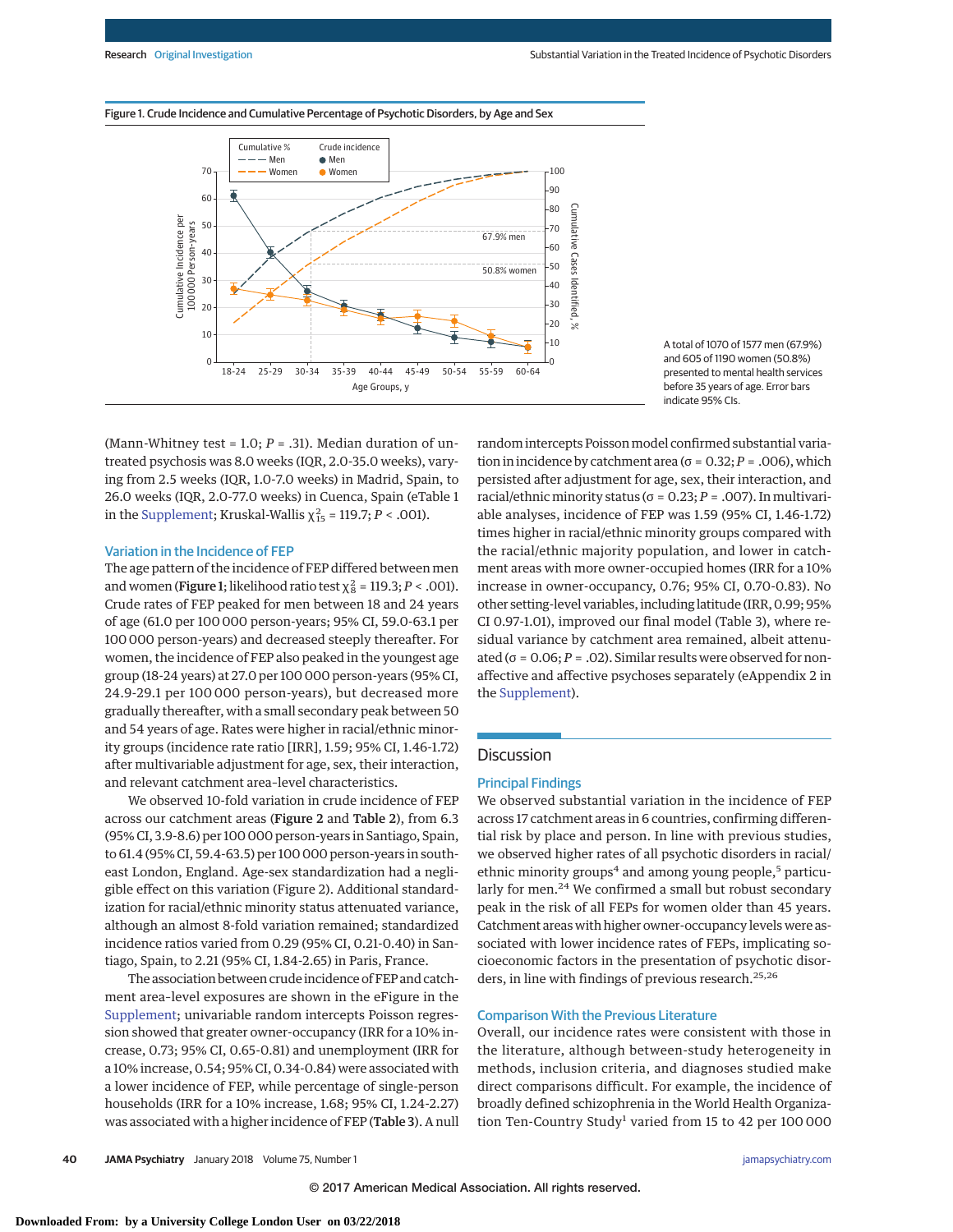| Catchment area<br>Santiago, Spain<br>Crude<br>Age- and sex-adjusted<br>Age-, sex-, and race/ethnicity-adjusted   |                                        |
|------------------------------------------------------------------------------------------------------------------|----------------------------------------|
| Palermo, Italy<br>Crude                                                                                          |                                        |
| Age- and sex-adjusted<br>Age-, sex-, and race/ethnicity-adjusted                                                 |                                        |
| Barcelona, Spain<br>Crude<br>Age- and sex-adjusted<br>Age-, sex-, and race/ethnicity-adjusted                    |                                        |
| Cuenca, Spain<br>Crude<br>Age- and sex-adjusted<br>Age-, sex-, and race/ethnicity-adjusted                       |                                        |
| Valencia, Spain<br>Crude<br>Age- and sex-adjusted<br>Age-, sex-, and race/ethnicity-adjusted                     |                                        |
| Bologna, Italy<br>Crude<br>Age- and sex-adjusted<br>Age-, sex-, and race/ethnicity-adjusted                      |                                        |
| Cambridgeshire and Peterborough, England<br>Crude<br>Age- and sex-adjusted                                       |                                        |
| Age-, sex-, and race/ethnicity-adjusted<br>Oviedo, Spain                                                         |                                        |
| Crude<br>Age- and sex-adjusted<br>Age-, sex-, and race/ethnicity-adjusted                                        |                                        |
| Puy-de-Dôme, France <sup>a</sup><br>Crude<br>Age- and sex-adjusted<br>Age-, sex-, and race/ethnicity-adjusted    |                                        |
| Veneto, Italy<br>Crude<br>Age- and sex-adjusted<br>Age-, sex-, and race/ethnicity-adjusted                       |                                        |
| Ribeirão Preto, Brazil<br>Crude<br>Age- and sex-adjusted<br>Age-, sex-, and race/ethnicity-adjusted              |                                        |
| Gouda and Voorhout, the Netherlands<br>Crude<br>Age- and sex-adjusted<br>Age-, sex-, and race/ethnicity-adjusted |                                        |
| Madrid, Spain<br>Crude<br>Age- and sex-adjusted<br>Age-, sex-, and race/ethnicity-adjusted                       |                                        |
| Val-de-Marne, France<br>Crude<br>Age- and sex-adjusted<br>Age-, sex-, and race/ethnicity-adjusted                |                                        |
| Paris, France<br>Crude<br>Age- and sex-adjusted<br>Age-, sex-, and race/ethnicity-adjusted                       |                                        |
| Amsterdam, the Netherlands<br>Crude<br>Age- and sex-adjusted<br>Age-, sex-, and race/ethnicity-adjusted          |                                        |
| Southeast London, England<br>Crude                                                                               |                                        |
| Age- and sex-adjusted<br>Age-, sex-, and race/ethnicity-adjusted                                                 |                                        |
| $\mathbf 0$                                                                                                      | 10<br>70<br>20<br>30<br>40<br>50<br>60 |
|                                                                                                                  | Incidence per 100000 Person-years      |

Figure 2. Crude Age- and Sex-Standardized and Age-, Sex-, and Race/Ethnicity-Standardized Incidence Rates per Catchment Area

Crude incidence rates vary 10-fold between catchment areas, and age-, sex-, and race/ethnicity-adjusted rates vary 8-fold. Error bars indicate

<sup>a</sup> Data by race/ethnicity were not

95% CIs.

available.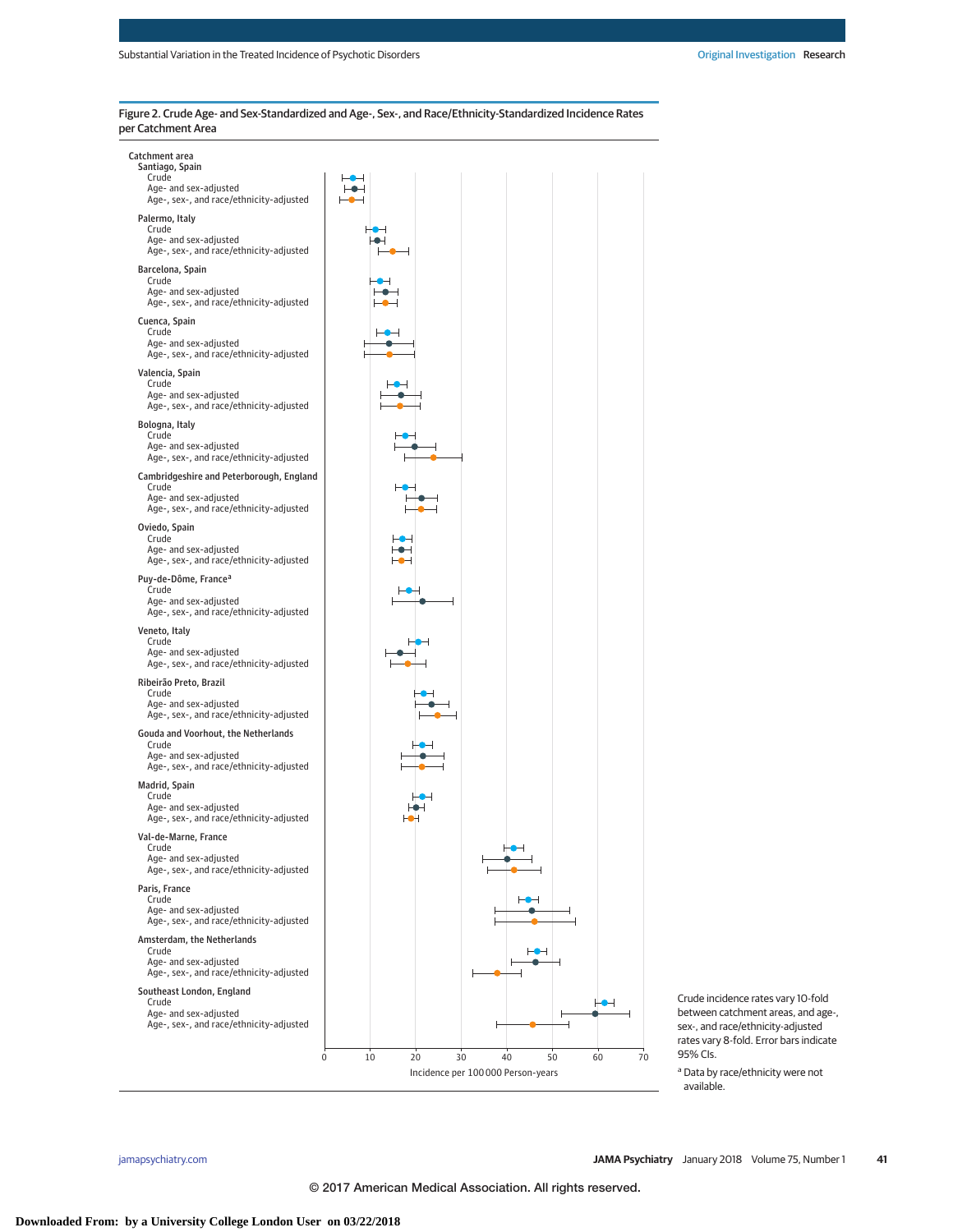|                           | <b>All Psychotic Disorders</b>   |                                                 | <b>Nonaffective Psychoses</b>           |                                                 | <b>Affective Psychoses</b>              |                                                 |
|---------------------------|----------------------------------|-------------------------------------------------|-----------------------------------------|-------------------------------------------------|-----------------------------------------|-------------------------------------------------|
| <b>Catchment Area</b>     | Crude Incidence<br>Rate (95% CI) | ASM-Standardized<br>Ratio (95% CI) <sup>a</sup> | <b>Crude Incidence</b><br>Rate (95% CI) | ASM-Standardized<br>Ratio (95% CI) <sup>a</sup> | <b>Crude Incidence</b><br>Rate (95% CI) | ASM-Standardized<br>Ratio (95% CI) <sup>a</sup> |
| England                   |                                  |                                                 |                                         |                                                 |                                         |                                                 |
| Southeast London          | $61.4(59.4-63.5)$                | $2.19(1.93 - 2.48)$                             | 57.5 (50.7-65.1)                        | $2.50(2.19-2.85)$                               | $4.0(2.5-6.4)$                          | $1.07(0.66 - 1.74)$                             |
| Cambridgeshire            | $17.1(15.0-19.2)$                | $0.81(0.71-0.92)$                               | $11.9(10.3-13.7)$                       | $0.71(0.61 - 0.82)$                             | $5.0(4.0-6.2)$                          | $1.19(0.94-1.51)$                               |
| The Netherlands           |                                  |                                                 |                                         |                                                 |                                         |                                                 |
| Amsterdam                 | 46.7 (44.6-48.7)                 | $1.81(1.61-2.05)$                               | 42.2 (37.5-47.8)                        | $2.03(1.79-2.31)$                               | $4.3(3.0-6.3)$                          | $1.00(0.68-1.47)$                               |
| <b>Gouda and Voorhout</b> | 21.8 (19.7-23.9)                 | $1.19(1.01-1.39)$                               | 15.9 (13.3-19.0)                        | $1.13(0.94-1.36)$                               | $5.1(3.7-7.0)$                          | $1.29(0.93-1.78)$                               |
| Spain                     |                                  |                                                 |                                         |                                                 |                                         |                                                 |
| Madrid                    | $21.5(19.3-23.6)$                | $1.02(0.83 - 1.26)$                             | 17.4 (13.8-21.9)                        | $1.08(0.86 - 1.37)$                             | $2.9(1.6-5.1)$                          | $0.60(0.34-1.05)$                               |
| Barcelona                 | $12.2(10.1-14.4)$                | $0.64(0.53 - 0.78)$                             | $10.9(8.9-13.3)$                        | $0.73(0.59 - 0.89)$                             | $0.9(0.5-1.8)$                          | $0.21(0.11-0.43)$                               |
| Valencia                  | 15.9 (13.7-18.2)                 | $0.79(0.61-1.03)$                               | 14.0 (10.6-18.4)                        | $0.88(0.67 - 1.17)$                             | $1.4(0.6-3.3)$                          | $0.36(0.15-0.86)$                               |
| Oviedo                    | $17.7(15.5-19.9)$                | $1.14(0.92 - 1.42)$                             | 14.3 (11.2-18.2)                        | $1.15(0.90-1.47)$                               | $2.6(1.5-4.6)$                          | $0.83(0.47-1.48)$                               |
| Santiago                  | $6.3(3.9-8.6)$                   | $0.29(0.21-0.40)$                               | $5.2(3.6-7.5)$                          | $0.30(0.21 - 0.43)$                             | $0.9(0.4-2.1)$                          | $0.19(0.08-0.46)$                               |
| Cuenca                    | 13.8 (11.5-16.2)                 | $0.68(0.47-1.00)$                               | $13.3(9.1-19.6)$                        | $0.83(0.56 - 1.22)$                             | <b>NA</b>                               | <b>NA</b>                                       |
| France                    |                                  |                                                 |                                         |                                                 |                                         |                                                 |
| Paris                     | 44.7 (42.6-46.9)                 | $2.21(1.84-2.65)$                               | 40.2 (33.3-48.6)                        | $2.45(2.02 - 2.97)$                             | $4.5(2.5-7.9)$                          | $1.38(0.78-2.45)$                               |
| Val-de-Marne              | 41.5 (39.4-43.6)                 | $1.99(1.73-2.29)$                               | 26.2 (22.2-31.1)                        | $1.63(1.37-1.94)$                               | 14.9 (11.9-18.6)                        | $3.50(2.75-4.45)$                               |
| Puy-de-Dôme               | 18.5 (16.3-20.8)                 | <b>NA</b>                                       | $12.4(8.5-17.9)$                        | <b>NA</b>                                       | $6.2(3.7-10.4)$                         | <b>NA</b>                                       |
| Italy                     |                                  |                                                 |                                         |                                                 |                                         |                                                 |
| Bologna                   | 17.7 (15.6-19.8)                 | $1.01(0.87-1.19)$                               | $14.0(11.7-16.6)$                       | $1.02(0.85 - 1.22)$                             | $3.8(2.7-5.2)$                          | $1.05(0.74-1.47)$                               |
| Veneto                    | 20.6 (18.4-22.7)                 | $0.88(0.72 - 1.06)$                             | $16.2(13.1-20.1)$                       | $0.87(0.70-1.09)$                               | $2.8(1.6-4.7)$                          | $0.60(0.35-1.01)$                               |
| Palermo                   | $11.2(9.1-13.3)$                 | $0.72(0.62 - 0.83)$                             | $9.7(8.3-11.4)$                         | $0.81(0.69-0.96)$                               | $1.4(1.0-2.2)$                          | $0.38(0.25-0.58)$                               |
| <b>Brazil</b>             |                                  |                                                 |                                         |                                                 |                                         |                                                 |
| Ribeirão Preto            | $21.5(19.4-23.5)$                | $0.91(0.83 - 1.00)$                             | 14.8 (13.4-16.3)                        | $0.81(0.72 - 0.90)$                             | $6.6(5.7 - 7.7)$                        | $1.36(1.14-1.61)$                               |
| Total                     | 21.4 (19.4-23.4)                 | 1 [Reference]                                   | 16.9 (16.2-17.6)                        | 1 [Reference]                                   | $4.3(3.9-4.6)$                          | 1 [Reference]                                   |

Table 2. Crude Incidence Rates and Direct ASM-Standardized Incidence Ratios of All FEPs, Nonaffective Psychoses, and Affective Psychoses by Catchment Area

Abbreviations: ASM, age, sex, and racial/ethnic minority; FEP, first episode of psychosis; NA, not applicable.

<sup>a</sup> ASM directly standardized rates to the 2011 population structure of England and Wales.

## Table 3. Univariable and Multivariable Random Intercepts Poisson Regression of All FEPs

| Variable                                            | Univariable IRR<br>(95% CI) | Univariable Wald<br>P Value | <b>Multivariable IRR</b><br>$(95%$ CI) <sup>a</sup> | <b>Multivariable LRT</b><br>P Value |
|-----------------------------------------------------|-----------------------------|-----------------------------|-----------------------------------------------------|-------------------------------------|
| Individual level                                    |                             |                             |                                                     |                                     |
| Minority status (vs.<br>majority)                   | $1.69(1.56-1.84)$           | < 0.01                      | $1.59(1.46-1.72)$                                   | < 0.01                              |
| Setting level                                       |                             |                             |                                                     |                                     |
| Distance from equator<br>(degrees)                  | $1.03(1.00-1.07)$           | .07                         | $0.99(0.97-1.01)$                                   | .46                                 |
| Population density (per<br>1000 people per $km^2$ ) | $1.02(0.99-1.05)$           | .15                         | $1.01(0.99-1.02)$                                   | .44                                 |
| Owner-occupancy<br>(10%)                            | $0.73(0.65-0.81)$           | < 0.01                      | $0.76(0.70-0.83)$                                   | < 0.01                              |
| Single-person<br>households (10%)                   | $1.68(1.24-2.27)$           | .001                        | $1.06(0.78-1.43)$                                   | .73                                 |
| Unemployment (10%)                                  | $0.54(0.34-0.84)$           | .007                        | $0.90(0.66 - 1.23)$                                 | .51                                 |

Abbreviations: FEP, first episode of psychosis; IRR, Incidence rate ratio; LRT, likelihood ratio test.

<sup>a</sup> Models adjusted for age, sex, their interaction, and, for setting-level variables, race/ethnicity. IRR for nonsignificant setting-level variables obtained from a model after additional adjustment for owner-occupancy.

person-years, although that study used a different age range (15-54 years) and did not consider affective psychoses. $<sup>1</sup>$  In</sup> our study, comparable rates of nonaffective psychoses varied from 5 to 41 per 100 000 person-years after standardization for age, sex, and racial/ethnic minority status. A systematic review limited to England observed a pooled crude incidence of all psychotic disorders of 32.7 per 100 000 person-years,<sup>3</sup> somewhat higher than the overall crude incidence rate we observed (21.4 per 100 000 person-years). Such comparisons should be interpreted with caution, given heterogeneity in estimation methods and setting; few incidence studies have been conducted in southern Europe until recently,27-29 where rates appeared to be uniformly low, despite inclusion of urban catchment areas.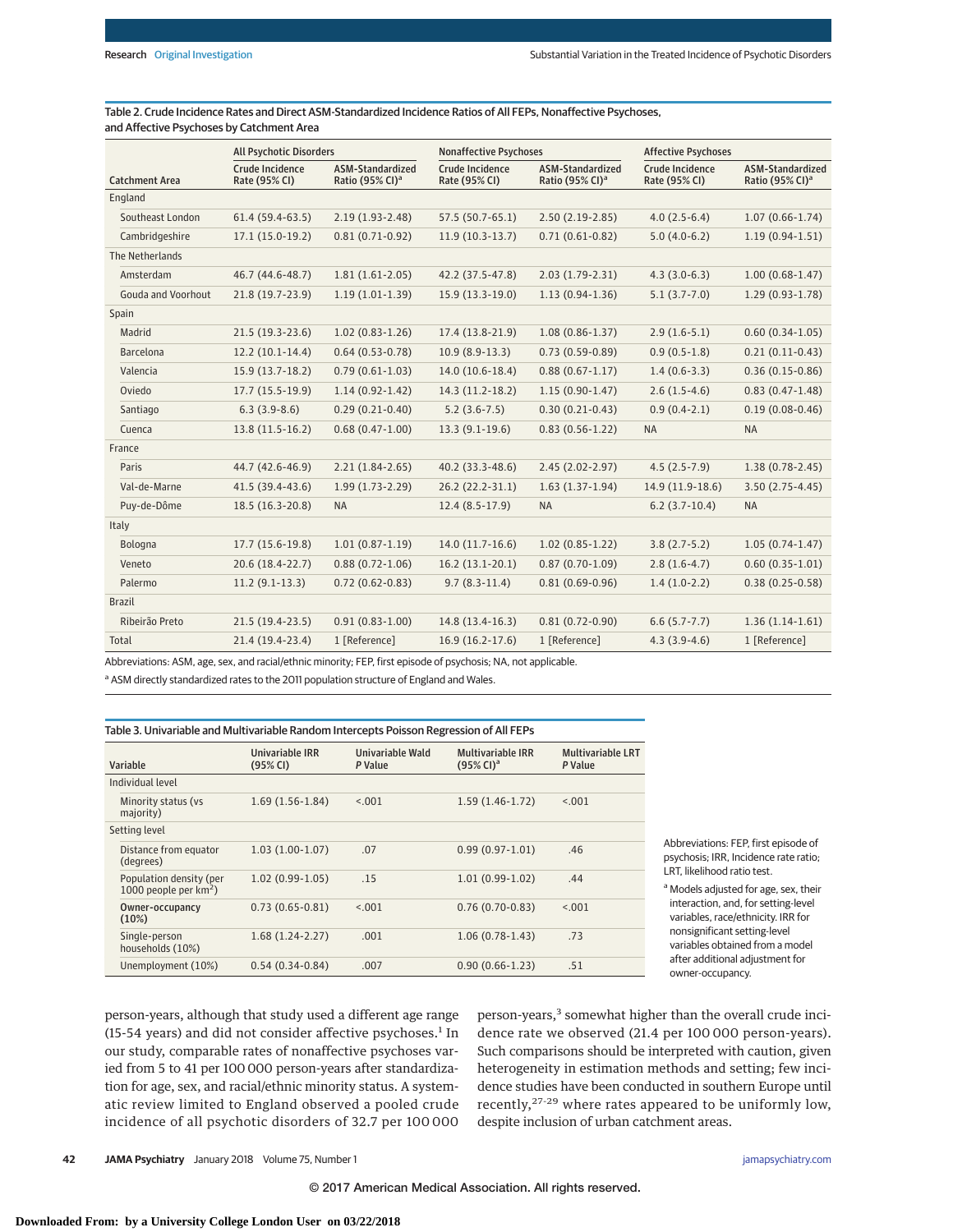The higher rates of psychotic disorders we observed in men,<sup>24</sup> younger age groups,<sup>5</sup> and racial/ethnic minorities,<sup>4</sup> as well as for nonaffective psychoses,<sup>3</sup> are also frequently reported in the literature. Our study provided further robust evidence of a secondary peak in the risk of psychosis for women older than 45 years, building on previous observations.<sup>30-32</sup> Our findings add further evidence to the observation that early intervention serviceswith an upper age limit of 35 years (or lower) may lead to sex-related mental health inequalities<sup>33</sup>: only 50.8% of women (605 of 1190) with psychosis were identified before 35 years of age in our settings, compared with 67.9% of men (1070 of 1577) (Figure 1).

Incidence of FEP varied not only by person, but importantly, by place, suggesting that the social environment may shape incidence patterns of FEP. Our best-fitting models of all FEP and nonaffective psychoses (eTable 3 in the [Supple](http://jama.jamanetwork.com/article.aspx?doi=10.1001/jamapsychiatry.2017.3554&utm_campaign=articlePDF%26utm_medium=articlePDFlink%26utm_source=articlePDF%26utm_content=jamapsychiatry.2017.3554)[ment\)](http://jama.jamanetwork.com/article.aspx?doi=10.1001/jamapsychiatry.2017.3554&utm_campaign=articlePDF%26utm_medium=articlePDFlink%26utm_source=articlePDF%26utm_content=jamapsychiatry.2017.3554) suggested that owner-occupancy levels were associated with incidence of FEP, although residual variation at the setting level was not explained by other catchment area– level measures. Acknowledging the potential for reverse causality, owner-occupancy may also be a proxy for a variety of social exposures, most obviously socioeconomic position,<sup>5</sup> but extending to social stability and cohesiveness, which have previously been associated with psychosis.<sup>26</sup> The incidence of FEP appeared to be lower in southern Europe, but we found no evidence of variation by latitude in our multivariable models. Nevertheless, settings were located within a narrow band (38°- 53° north of the equator), except for Brazil (21° south of the equator). This location may have contributed to our null findings, and the absence of high rates of psychosis in our southern Europe settings, particularly in major urban centers, requires further investigation; incidence patterns with respect to population density in southern European settings appeared to diverge from those observed in northern Europe (eTable 4 in the [Supplement\)](http://jama.jamanetwork.com/article.aspx?doi=10.1001/jamapsychiatry.2017.3554&utm_campaign=articlePDF%26utm_medium=articlePDFlink%26utm_source=articlePDF%26utm_content=jamapsychiatry.2017.3554).6Variation in the incidence of affective disorders, with lower rates in catchment areas with higher levels of unemployment (eTable 3 in the [Supplement\)](http://jama.jamanetwork.com/article.aspx?doi=10.1001/jamapsychiatry.2017.3554&utm_campaign=articlePDF%26utm_medium=articlePDFlink%26utm_source=articlePDF%26utm_content=jamapsychiatry.2017.3554), is counterintuitive and unexpected; further research is required to examine this finding.

## Strengths and Limitations

Our findings should be interpreted alongside the strengths and limitations of our study. Our large sample size allowed us to estimate 3 psychotic outcomes in 17 settings with a high degree of precision. To minimize ascertainment bias, all researchers received training via face-to-face epidemiologic training sessions, regular teleconferencing, online training manuals, and interrater reliability protocols. Nonetheless, some limitations of our multinational design need to be acknowledged.

Detection of patients who never present to services is an issue for all epidemiologic studies, and our rate estimates should be interpreted as the treated incidence. Although our overarching case ascertainment method was similar across all settings, some adaptation to local health care systems was necessary. For example, primary care in each catchment area may have referred different proportions of patients with FEP to secondarymental health care services, but referral guidelineswere

very similar across national settings; these guidelines all urge prompt referral of anyone with FEP. That said, we did not assess whether referral practices were consistent within and between catchment areas. Difference in the average timing of referral may have affected the case mix within the FEP category, but not the overall number of referrals; each center was in a steady state.

Differences in the organization of secondary mental health care services across localities may also have influenced detection of patients. In England and the Netherlands, for example, the widespread commissioning of early intervention in psychosis services may have led to improved detection of new cases of FEP. The leakage study in Brazil revealed a substantial number of new cases at this site (279 [49%]), while similar approaches in 2 French sites (Paris and Val-de-Marne) identified far fewer missed cases (7 [6%] in Paris and 28 [13%] in Val-de-Marne).30 Comprehensive, regular contact with mental health services should have helped minimize underascertainment, although some patients, including those treated privately, may have been missed; in general, we believe these biases are unlikely to account for the 8-fold variation between catchment areas.

We used validated semistructured interview schedules, where possible, to obtain standardized research-based OPCRIT diagnoses close to the patient's first presentation. We have no reason to believe the use of different schedules by setting biased our estimates; indeed, this choice was adapted to local expertise to minimize bias, which may have otherwise arisen from using unfamiliar interview schedules. We considered total incidence of FEP as our primary outcome, as this is useful for, and consistent with, contemporary practice in the management and treatment of psychosis, to allow symptoms to evolve at first presentation and minimize stigma. This practice is also consistent with some evidence of diagnostic instability in the early course of disorder,<sup>34</sup> particularly for psychotic disorders other than schizophrenia.<sup>35</sup> Although we relied on clinical diagnoses in a small proportion of patients, this did not alter the interpretation of our findings (eAppendix 2 and eTable 5 in the [Supplement\)](http://jama.jamanetwork.com/article.aspx?doi=10.1001/jamapsychiatry.2017.3554&utm_campaign=articlePDF%26utm_medium=articlePDFlink%26utm_source=articlePDF%26utm_content=jamapsychiatry.2017.3554).

We classified racial/ethnic minority status as a binary variable, following official definitions used in each country to distinguish racial/ethnic majority and minority groups. This approach may have led to some misclassification, particularly in France, which does not differentiate between people born in mainland France vs its overseas territories, nor is able to identify second-generation (French-born) migrants. This misclassification would have conservatively biased IRRs with respect to racial/ethnic minority status, as would have our decision to code participants with missing data on race/ethnicity (0.2%) to the racial/ethnic majority group.<sup>4</sup> Our binary race/ethnicity variable may also have permitted residual confounding; risk of psychosis by race/ ethnicity will be studied in greater detail in future EU-GEI publications.

We used a consistent method in European catchment areas to estimate measures of the social environment, with comparable data taken from the Brazilian census. European data could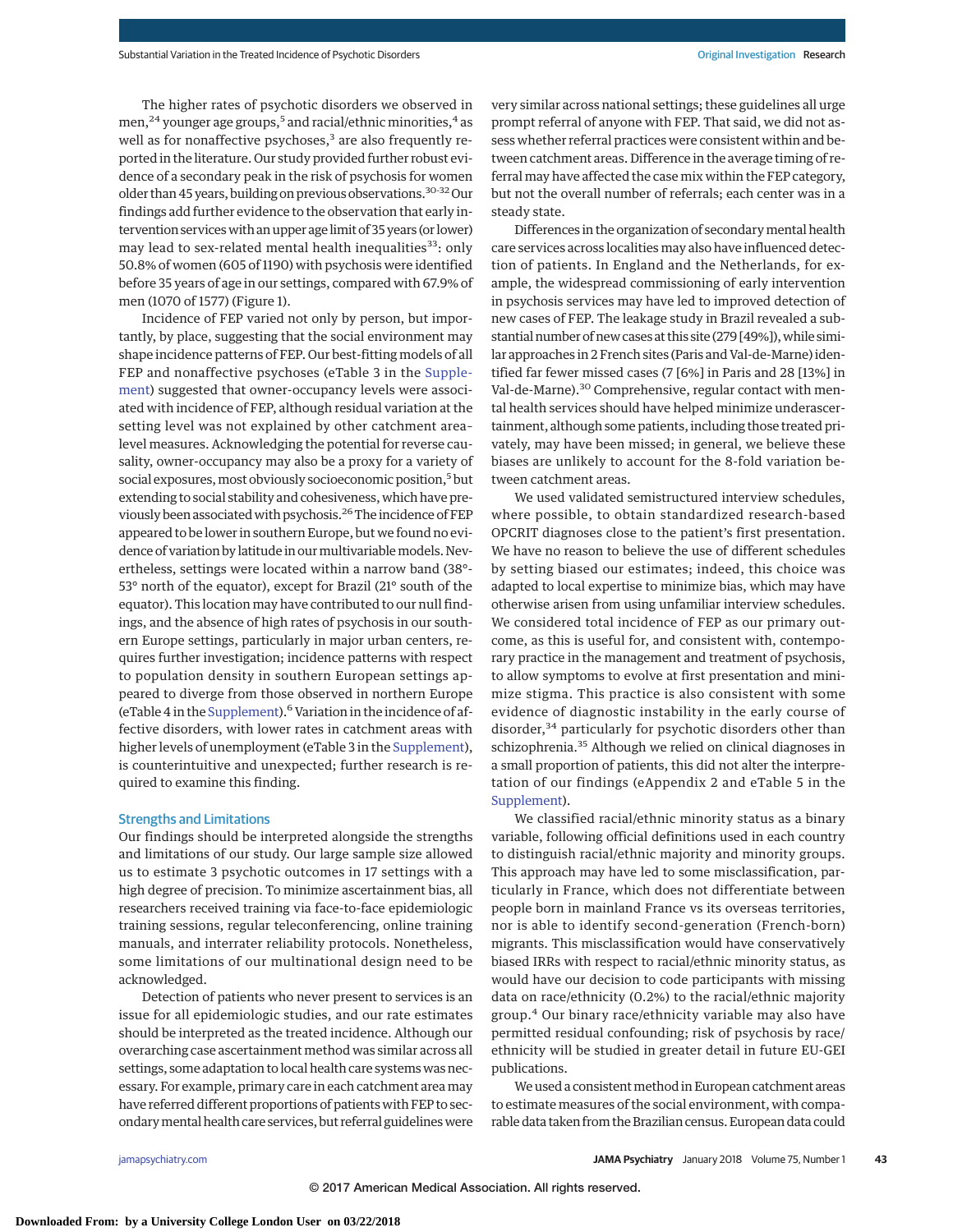only be obtained at the NUTS-2 regional level, which is larger than our catchment areas. Data from this level may have led to exposure misclassification, although the effect of this ecological bias is difficult to determine.

Although we controlled for several risk factors simultaneously (age, sex, racial/ethnic minority status, and catchment area-level factors), we were unable to include other putative risk factors for psychosis, including cannabis use,<sup>36</sup> urban birth,<sup>6</sup> family history of psychosis,<sup>37</sup> childhood trauma,<sup>38</sup> or genetic risk.<sup>39</sup> These factors are not routinely available in denominator estimates, but will be investigated in future casecontrol designs from the EU-GEI study.

# **Conclusions**

In this international, multicenter study we found that treated incidence of psychotic disorders varied 8-fold between catchment areas after standardization for age, sex, and racial/ ethnic minority status. Rates were higher in younger people, men, racial/ethnic minorities, and areas with lower levels of owner-occupied housing, although substantial variation between catchment areas, and by broad diagnosis, remained. These results suggest that there is pronounced variation in the health care burden of psychosis worldwide.

## ARTICLE INFORMATION

#### **Accepted for Publication:** October 1, 2017.

**Correction:** This article was corrected on January 3, 2018, to add Open Access information and on March 7, 2018, to add Dr Velthorst to the byline, along with her affiliations and Author Contributions.

#### **Published Online:** December 6, 2017. doi[:10.1001/jamapsychiatry.2017.3554](https://jama.jamanetwork.com/article.aspx?doi=10.1001/jamapsychiatry.2017.3554&utm_campaign=articlePDF%26utm_medium=articlePDFlink%26utm_source=articlePDF%26utm_content=jamapsychiatry.2017.3554)

**Open Access:** This is an open access article distributed under the terms of the [CC-BY License.](http://jamanetwork.com/journals/jamapsychiatry/pages/instructions-for-authors#SecOpenAccess/?utm_campaign=articlePDF%26utm_medium=articlePDFlink%26utm_source=articlePDF%26utm_content=jamapsychiatry.2017.3554) © 2017 Jongsma HE et al. JAMA Psychiatry.

**Author Affiliations:** Department of Psychiatry, University of Cambridge, Cambridge, England (Jongsma, Jones); Department of Health Service and Population Research, Institute of Psychiatry, King's College London, London, England (Gayer-Anderson, Morgan); Section of Psychiatry, Azienda Ospedaliera Universitaria Integrata di Verona, Verona, Italy (Lasalvia); Department of Psychosis Studies, Institute of Psychiatry, King's College London, London, England (Quattrone, Murray, van Os); Unit of Psychiatry, "P. Giaccone" General Hospital, Palermo, Italy (Mulè); Institut National de la Santé et de la Recherche Médicale, U955, Créteil, France (Szöke); Rivierduinen Institute for Mental Health Care, Leiden, the Netherlands (Selten); Department of Psychiatry and Neuropsychology, School for Mental Health and Neuroscience, Maastricht University Medical Centre, Maastricht, the Netherlands (Selten, Rutten, van Os); Cambridge Institute of Public Health, University of Cambridge, Cambridge, England (Turner); Department of Child and Adolescent Psychiatry, Hospital General Universitario Gregorio Marañón, School of Medicine, Universidad Complutense, Investigación Sanitaria del Hospital Gregorio Marañón, Madrid, Spain (Arango); Centro de Investigación Biomédica en Red de Salud Mental, Madrid, Spain (Arango); Department of Medical and Surgical Sciences, Psychiatry Unit, Alma Mater Studiorum Università di Bologna, Bologna, Italy (Tarricone, Berardi); Etablissement Public de Santé Maison Blanche, Paris, France (Tortelli); EA 7280 Npsydo, Université Clermont Auvergne, Clermont-Ferrand, France (Llorca); Department of Psychiatry, Early Psychosis Section, Academic Medical Centre, University of Amsterdam, Amsterdam, the Netherlands (de Haan, Velthorst); Department of Medicine, Psychiatry Area, School of Medicine, Universidad de Oviedo, Centro de Investigación Biomédica en Red de Salud Mental, Oviedo, Spain (Bobes); Barcelona Clinic Schizophrenia Unit, Neuroscience Institute, Hospital Clinic, Department of Medicine, University of Barcelona, Institut

d'Investigacions Biomèdiques August Pi i Sunyer, Centro de Investigación Biomédica en Red de Salud Mental, Barcelona, Spain (Bernardo); Department of Psychiatry, School of Medicine, Universidad de Valencia, Centro de Investigación Biomédica en Red de Salud Mental, Valencia, Spain (Sanjuán); Department of Psychiatry, Servicio de Psiquiatría Hospital "Virgen de la Luz," Cuenca, Spain (Santos); Department of Psychiatry, Psychiatric Genetic Group, Instituto de Investigación Sanitaria de Santiago de Compostela, Complejo Hospitalario Universitario de Santiago de Compostela, Spain (Arrojo); Division of Psychiatry, Department of Neuroscience and Behaviour, Ribeirão Preto Medical School, University of São Paulo, São Paulo, Brazil (Del-Ben); Department of Preventive Medicine, Faculdade de Medicina, Universidade of São Paulo, São Paulo, Brazil (Menezes); Department of Psychiatry, Icahn School of Medicine at Mount Sinai, New York, New York (Velthorst); Department of Preventive Medicine, Icahn School of Medicine at Mount Sinai, New York, New York (Velthorst); CAMEO Early Intervention Service, Cambridgeshire and Peterborough National Health Service Foundation Trust, Cambridge, England (Jones); Department Psychiatry, Brain Center Rudolf Magnus, Utrecht University Medical Centre, Utrecht, the Netherlands (van Os); Psylife Group, Division of Psychiatry, University College London, London, England (Kirkbride).

**Author Contributions:** Drs Morgan and Kirkbride acted as joint senior authors. Ms Jongsma had full access to all the data in the study and takes responsibility for the integrity of the data and the accuracy of the data analyses. Study concept and design: Lasalvia, Szöke, Arango, Tarricone, de Haan, Bernardo, Menezes, Velthorst, Murray, Rutten, Jones, van Os, Morgan, Kirkbride. Acquisition, analysis, or interpretation of data: Jongsma, Gayer-Anderson, Lasalvia, Quattrone, Mulè, Szöke, Selten, Turner, Arango, Tarricone, Berardi, Tortelli, Llorca, de Haan, Bobes, Bernardo, Sanjuán, Santos, Arrojo, Del-Ben, Menezes, Velthorst, Rutten, Jones, van Os, Morgan, Kirkbride. Drafting of the manuscript: Jongsma, Lasalvia, Arango, Murray, Kirkbride. Critical revision of the manuscript for important intellectual content: Gayer-Anderson, Lasalvia, Quattrone, Mulè, Szöke, Selten, Arango, Tarricone, Berardi, Tortelli, Llorca, de Haan, Bobes, Bernardo, Sanjuán, Santos, Arrojo, Del-Ben, Menezes, Velthorst, Rutten, Jones, van Os, Morgan, Kirkbride. Statistical analysis: Jongsma, Kirkbride. Obtained funding: Arango, Menezes, Murray, Rutten, van Os, Morgan. Administrative, technical, or material support:

Selten, Arango, Llorca, Bernardo, Sanjuán, Santos, Del-Ben, Morgan.

Study supervision: Lasalvia, Arango, Berardi, de Haan, Bobes, Bernardo, Santos, Arrojo, Menezes, Velthorst, Jones, van Os, Morgan, Kirkbride.

**Conflict of Interest Disclosures:** None reported.

**Funding/Support:** The European Network of National Schizophrenia Networks Studying Gene-Environment Interactions (EU-GEI) Project is funded by grant agreement HEALTH-F2-2010- 241909 (Project EU-GEI) from the European Community's Seventh Framework Programme. The Brazilian study was funded by grant 2012/0417-0 from the São Paulo Research Foundation. Dr Kirkbride is funded by the Wellcome Trust and grant 101272/Z/13/Z from the Royal Society. Ms Jongsma and Dr Jones are funded by the National Institute of Health Research Collaboration of Leadership in Applied Health Research and Care East of England.

**Role of the Funder/Sponsor:** The funding sources had no role in the design and conduct of the study; collection, management, analysis, and interpretation of the data; preparation, review, or approval of the manuscript; and decision to submit the manuscript for publication.

**Group Information:** The European Network of National Schizophrenia Networks Studying Gene-Environment Interactions (EU-GEI) WP2 Group members include Ulrich Reininghaus, PhD, Department of Psychiatry and Neuropsychology, School for Mental Health and Neuroscience, South Limburg Mental Health Research and Teaching Network, Maastricht University Medical Centre, Maastricht, the Netherlands, and Department of Health Service and Population Research, Institute of Psychiatry, King's College London, De Crespigny Park, Denmark Hill, London, England; Marta Di Forti, MD, PhD, Department of Psychosis Studies, Institute of Psychiatry, King's College London, De Crespigny Park, Denmark Hill, London, England; Kathryn Hubbard, MSc, Department of Health Service and Population Research, Institute of Psychiatry, King's College London, De Crespigny Park, Denmark Hill, London, England; Stephanie Beards, PhD, Department of Health Service and Population Research, Institute of Psychiatry, King's College London, De Crespigny Park, Denmark Hill, London, England; Simona A. Stilo, MSc, Department of Health Service and Population Research, and Department of Psychosis Studies, Institute of Psychiatry, King's College London, De Crespigny Park, Denmark Hill, London, England; Giada Tripoli, MSc, Department of Psychosis Studies, Institute of Psychiatry, King's College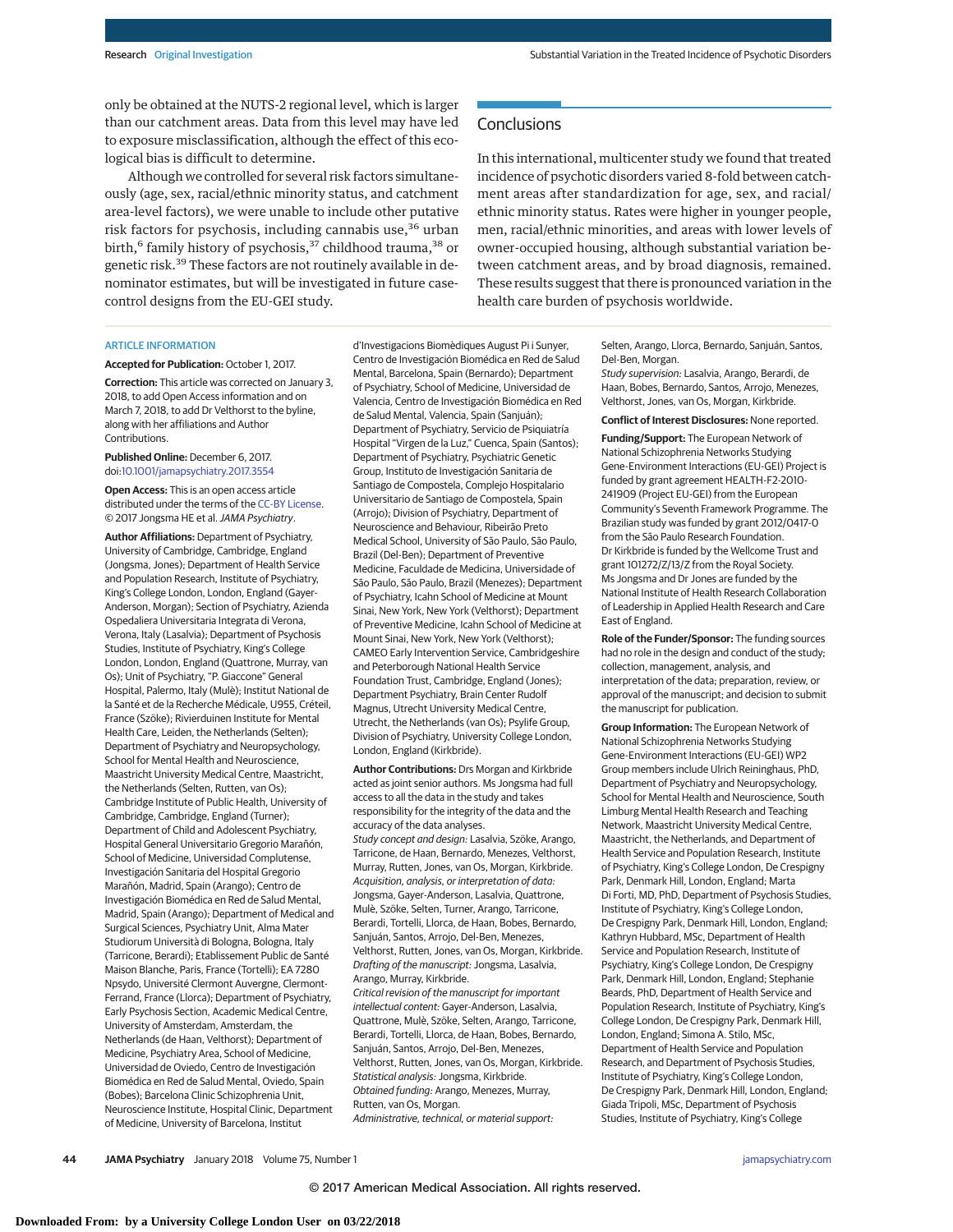London, De Crespigny Park, Denmark Hill, London, England, and Department of Experimental Biomedicine and Clinical Neuroscience, Section of Psychiatry, University of Palermo, Palermo, Italy; Mara Parellada, MD, PhD, Department of Child and Adolescent Psychiatry, Hospital General Universitario Gregorio Marañón, School of Medicine, Universidad Complutense, Investigación Sanitaria del Hospital Gregorio Marañón (Centro de Investigación Biomédica en Red de Salud Mental), Madrid, Spain; Pedro Cuadrado, MD, Villa de Vallecas Mental Health Department, Villa de Vallecas Mental Health Centre, Hospital Universitario Infanta Leonor/Hospital Virgen de la Torre, Madrid, Spain; José Juan Rodríguez Solano, MD, Puente de Vallecas Mental Health Department, Hospital Universitario Infanta Leonor/Hospital Virgen de la Torre, Centro de Salud Mental Puente de Vallecas, Madrid, Spain; Angel Carracedo, MD, PhD, Fundación Pública Galega de Medicina Xenómica, Hospital Clínico Universitario, Santiago de Compostela, Spain; Enrique García Bernardo, MD, Department of Psychiatry, Hospital General Universitario Gregorio Marañón, School of Medicine, Universidad Complutense, Investigación Sanitaria del Hospital Gregorio Marañón (Centro de Investigación Biomédica en Red de Salud Mental), Madrid, Spain; Laura Roldán, PhD, Department of Child and Adolescent Psychiatry, Hospital General Universitario Gregorio Marañón, School of Medicine, Universidad Complutense, Investigación Sanitaria del Hospital Gregorio Marañón (Centro de Investigación Biomédica en Red de Salud Mental), Madrid, Spain; Gonzalo López, PhD, Department of Child and Adolescent Psychiatry, Hospital General Universitario Gregorio Marañón, School of Medicine, Universidad Complutense, Investigación Sanitaria del Hospital Gregorio Marañón (Centro de Investigación Biomédica en Red de Salud Mental), Madrid, Spain; Bibiana Cabrera, MD, Department of Psychiatry, Hospital Clinic, Institut d'Investigacions Biomèdiques August Pi i Sunyer, Centro de Investigación Biomédica en Red de Salud Mental, Universidad de Barcelona, Barcelona, Spain; Esther Lorente-Rovira, PhD, Department of Psychiatry, School of Medicine, Universidad de Valencia, Centro de Investigación Biomédica en Red de Salud Mental, Valencia, Spain; Paz Garcia-Portilla, MD, PhD, Department of Medicine, Psychiatry Area, School of Medicine, Universidad de Oviedo, Centro de Investigación Biomédica en Red de Salud Mental, Oviedo, Spain; Javier Costas, PhD, Fundación Pública Galega de Medicina Xenómica, Hospital Clínico Universitario, Santiago de Compostela, Spain; Estela Jiménez-López, MSc, Department of Psychiatry, Servicio de Psiquiatría Hospital "Virgen de la Luz," Cuenca, Spain; Mario Matteis, MD, Department of Child and Adolescent Psychiatry, Hospital General Universitario Gregorio Marañón, School of Medicine, Universidad Complutense, Investigación Sanitaria del Hospital Gregorio Marañón (Centro de Investigación Biomédica en Red de Salud Mental), Madrid, Spain; Marta Rapado, PhD, Department of Child and Adolescent Psychiatry, Hospital General Universitario Gregorio Marañón, School of Medicine, Universidad Complutense, Investigación Sanitaria del Hospital Gregorio Marañón (Centro de Investigación Biomédica en Red de Salud Mental), Madrid, Spain; Emiliano González, PhD, Department of Child and Adolescent Psychiatry, Hospital General Universitario Gregorio Marañón, School of Medicine, Universidad Complutense,

Investigación Sanitaria del Hospital Gregorio Marañón (Centro de Investigación Biomédica en Red de Salud Mental), Madrid, Spain; Covadonga Martínez, MD, Department of Child and Adolescent Psychiatry, Hospital General Universitario Gregorio Marañón, School of Medicine, Universidad Complutense, Investigación Sanitaria del Hospital Gregorio Marañón (Centro de Investigación Biomédica en Red de Salud Mental), Madrid, Spain; Emilio Sánchez, MD, Department of Psychiatry, Hospital General Universitario Gregorio Marañón, School of Medicine, Universidad Complutense, Investigación Sanitaria del Hospital Gregorio Marañón (Centro de Investigación Biomédica en Red de Salud Mental), Madrid, Spain; Mª Soledad Olmeda, MD, Department of Psychiatry, Hospital General Universitario Gregorio Marañón, School of Medicine, Universidad Complutense, Investigación Sanitaria del Hospital Gregorio Marañón (Centro de Investigación Biomédica en Red de Salud Mental), Madrid, Spain; Nathalie Franke, MSc, Department of Psychiatry, Early Psychosis Section, Academic Medical Centre, University of Amsterdam, Amsterdam, the Netherlands; Fabian Termorshuizen, PhD, Department of Psychiatry and Neuropsychology, School for Mental Health and Neuroscience, South Limburg Mental Health Research and Teaching Network, Maastricht University Medical Centre, Maastricht, the Netherlands, and Rivierduinen Centre for Mental Health, Leiden, the Netherlands; Daniella van Dam, PhD, Department of Psychiatry, Early Psychosis Section, Academic Medical Centre, University of Amsterdam, Amsterdam, the Netherlands; Elsje van der Ven, PhD, Department of Psychiatry and Neuropsychology, School for Mental Health and Neuroscience, South Limburg Mental Health Research and Teaching Network, Maastricht University Medical Centre, Maastricht, the Netherlands, and Rivierduinen Centre for Mental Health, Leiden, the Netherlands; Elles Messchaart, MSc, Rivierduinen Centre for Mental Health, Leiden, the Netherlands; Marion Leboyer, MD, PhD, AP-HP, Groupe Hospitalier "Mondor," Pôle de Psychiatrie, Créteil, France, Institut National de la Santé et de la Recherche Médicale, U955, Créteil, France, Faculté de Médecine, Université Paris-Est, Créteil, France, and Fondation Fondamental, Créteil, France; Franck Schürhoff, MD, PhD, AP-HP, Groupe Hospitalier "Mondor," Pôle de Psychiatrie, Créteil, France, Institut National de la Santé et de la Recherche Médicale, U955, Créteil, France, Faculté de Médecine, Université Paris-Est, Créteil, France, and Fondation Fondamental, Créteil, France; Stéphane Jamain, PhD, Institut National de la Santé et de la Recherche Médicale, U955, Créteil, France, Faculté de Médecine, Université Paris-Est, Créteil, France, and Fondation Fondamental, Créteil, France; Flora Frijda, MSc, Etablissement Public de Santé Maison Blanche, Paris, France; Grégoire Baudin, MSc, AP-HP, Groupe Hospitalier "Mondor," Pôle de Psychiatrie, Créteil, France, Institut National de la Santé et de la Recherche Médicale, U955, Créteil, France; Aziz Ferchiou, MD, AP-HP, Groupe Hospitalier "Mondor", Pôle de Psychiatrie, Créteil, France, Institut National de la Santé et de la Recherche Médicale, U955, Créteil, France; Baptiste Pignon, MD, AP-HP, Groupe Hospitalier "Mondor," Pôle de Psychiatrie, Créteil, France, Institut National de la Santé et de la Recherche Médicale, U955, Créteil, France, and Fondation Fondamental, Créteil, France; Jean-Romain Richard, MSc, Institut National de la Santé et de la Recherche Médicale,

U955, Créteil, France, and Fondation Fondamental, Créteil, France; Thomas Charpeaud, MD, Fondation Fondamental, Créteil, France, CMP B CHU, Clermont Ferrand, France, and Université Clermont Auvergne, Clermont-Ferrand, France; Anne-Marie Tronche, MD, Fondation Fondamental, Créteil, France, CMP B CHU, Clermont Ferrand, France, and Université Clermont Auvergne, Clermont-Ferrand, France; Daniele La Barbera, MD, PhD, Department of Experimental Biomedicine and Clinical Neuroscience, Section of Psychiatry, University of Palermo, Palermo, Italy; Caterina La Cascia, PhD, Department of Experimental Biomedicine and Clinical Neuroscience, Section of Psychiatry, University of Palermo, Palermo, Italy; Giovanna Marrazzo, MD, PhD, Unit of Psychiatry, "P. Giaccone" General Hospital, Palermo, Italy; Lucia Sideli, PhD, Department of Experimental Biomedicine and Clinical Neuroscience, Section of Psychiatry, University of Palermo, Palermo, Italy; Crocettarachele Sartorio, PhD, Unit of Psychiatry, "P. Giaccone" General Hospital, Palermo, Italy; Laura Ferraro, PhD, Department of Experimental Biomedicine and Clinical Neuroscience, Section of Psychiatry, University of Palermo, Palermo, Italy; Fabio Seminerio, MSc, Department of Experimental Biomedicine and Clinical Neuroscience, Section of Psychiatry, University of Palermo, Palermo, Italy; Camila Marcelino Loureiro, MD, Departamento de Neurociências e Ciencias do Comportamento, Faculdade de Medicina de Ribeirão Preto, Universidade de São Paulo, São Paulo, Brasil, and Núcleo de Pesquina em Saúde Mental Populacional, Universidade de São Paulo, São Paulo, Brasil; Rosana Shuhama, PhD, Departamento de Neurociências e Ciencias do Comportamento, Faculdade de Medicina de Ribeirão Preto, Universidade de São Paulo, São Paulo, Brasil, and Núcleo de Pesquina em Saúde Mental Populacional, Universidade de São Paulo, São Paulo, Brasil; Mirella Ruggeri, MD, PhD, Section of Psychiatry, Department of Neuroscience, Biomedicine and Movement, University of Verona, Verona, Italy; Sarah Tosato, MD, PhD, Section of Psychiatry, Department of Neuroscience, Biomedicine and Movement, University of Verona, Verona, Italy; Chiara Bonetto, PhD, Section of Psychiatry, Department of Neuroscience, Biomedicine and Movement, University of Verona, Verona, Italy; and Doriana Cristofalo, MA, Section of Psychiatry, Department of Neuroscience, Biomedicine and Movement, University of Verona, Verona, Italy.

#### **REFERENCES**

**1**. Jablensky A, Sartorius N, Ernberg G, et al. Schizophrenia: manifestations, incidence and course in different cultures. A World Health Organization ten-country study. [published correct appears in Psychol Med Monogr Suppl. 1992;22(4):following 1092]. [Psychol Med Monogr](https://www.ncbi.nlm.nih.gov/pubmed/1565705) Suppl[. 1992;20:1-97.](https://www.ncbi.nlm.nih.gov/pubmed/1565705)

**2**. McGrath J, Saha S, Welham J, El Saadi O, MacCauley C, Chant D. A systematic review of the incidence of schizophrenia: the distribution of rates and the influence of sex, urbanicity, migrant status and methodology. BMC Med[. 2004;2:13.](https://www.ncbi.nlm.nih.gov/pubmed/15115547)

**3**. Kirkbride JB, Errazuriz A, Croudace TJ, et al. Incidence of schizophrenia and other psychoses in England, 1950-2009: a systematic review and meta-analyses. PLoS One[. 2012;7\(3\):e31660.](https://www.ncbi.nlm.nih.gov/pubmed/22457710)

**4**. Bourque F, van der Ven E, Malla A. A meta-analysis of the risk for psychotic disorders